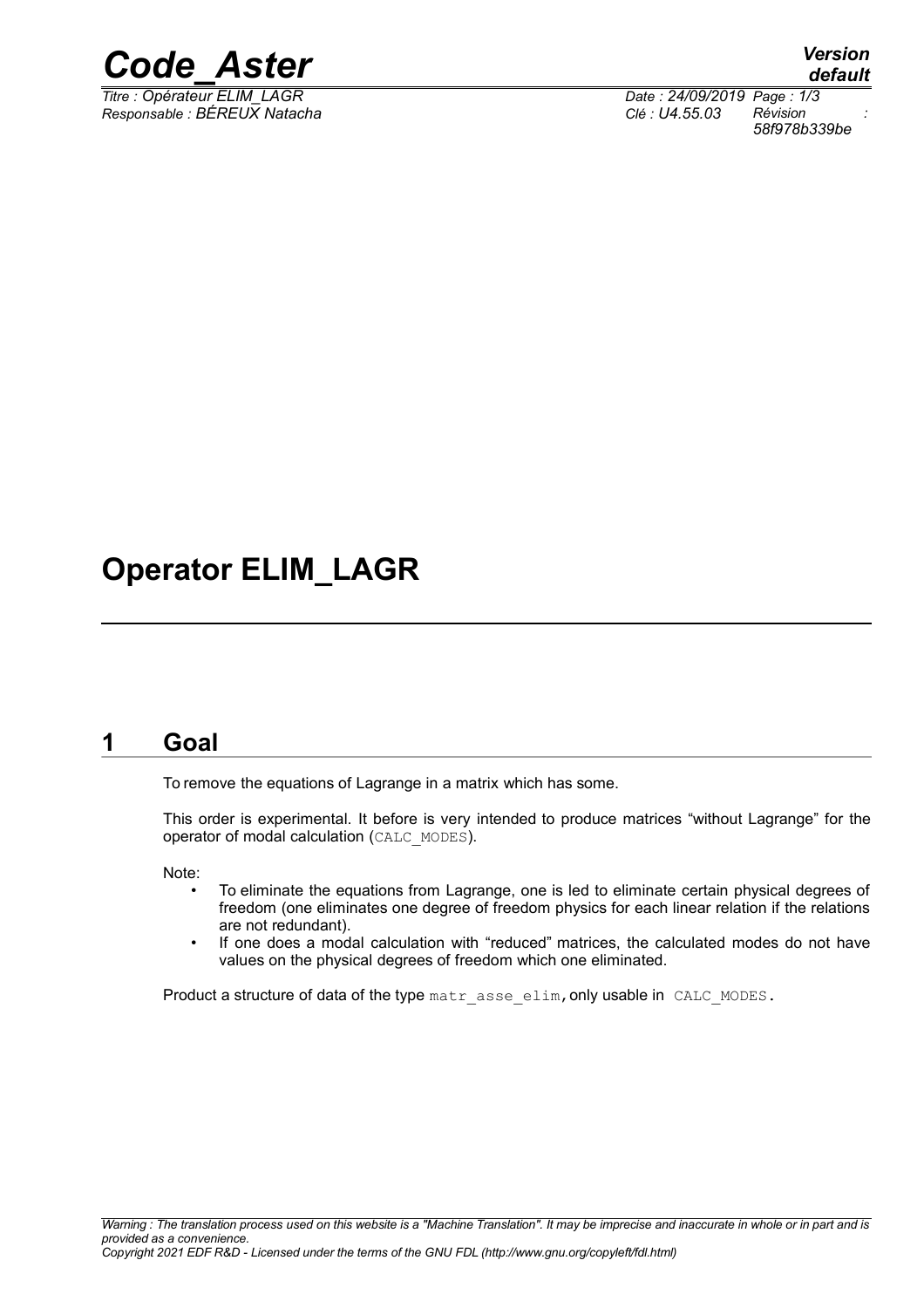# *Code\_Aster Version*

*Responsable : BÉREUX Natacha Clé : U4.55.03 Révision :*

*default*

*Titre : Opérateur ELIM\_LAGR Date : 24/09/2019 Page : 2/3 58f978b339be*

# **2 Syntax**

```
M2 [matr asse elim R] = ELIM LAGR
                   \left( \begin{array}{ccc} \bullet & \text{MATR} & \text{RIGI} = \text{K1}, \end{array} \right) [matr asse DEPL_R]
                      \Diamond MATR ASSE = M1, [\text{matr} \text{ asset} \text{ DEPL} \text{ R}]\Diamond TITLE = titr , [1 K80]\Diamond INFORMATION = / 1,
                                     /2)
```
# **3 Operands**

#### **3.1 Operand MATR\_RIGI**

MATR RIGI =  $K1$ ,

Name of the assembled matrix of rigidity (with linear relations to eliminate) If the keyword MATR ASSE is not used, it is the matrix  $K1$  that one "reduces" to create the matrix result (M2).

#### **3.2 Operand MATR\_ASSE**

 $\Diamond$  MATR ASSE = M1,

Name of the assembled matrix mass, damping,… (not of rigidity) which one wants to reduce. If this keyword is used, it is the matrix  $M1$  that one "reduces" to create the matrix result  $(M2)$ .

#### **3.3 Operand TITLE**

◊ TITLE = titr,

Title which one wants to give to the produced result [U4.03.01].

#### **3.4 Operand INFORMATION**

- ◊ INFORMATION =
- 1 : no impression.
- 2 : impressions

# **4 Calculation on several processors**

When several processors are used, itS data of model DOIwind being retorted on all the processors taking part in calculation by using the keyword DISTRIBUTION order AFFE\_MODELE

MODEL=AFFE\_MODELE (…

DISTRIBUTION=\_F (METHODE=' CENTRALISE'))

Calculation can then be carried out on several processors. Attention, all the processors carrying out the same operations, it does not have there profit of calculation for the stage of elimination of the multipliers of Lagrange. The interest is to then carry out a modal calculation on several processors.